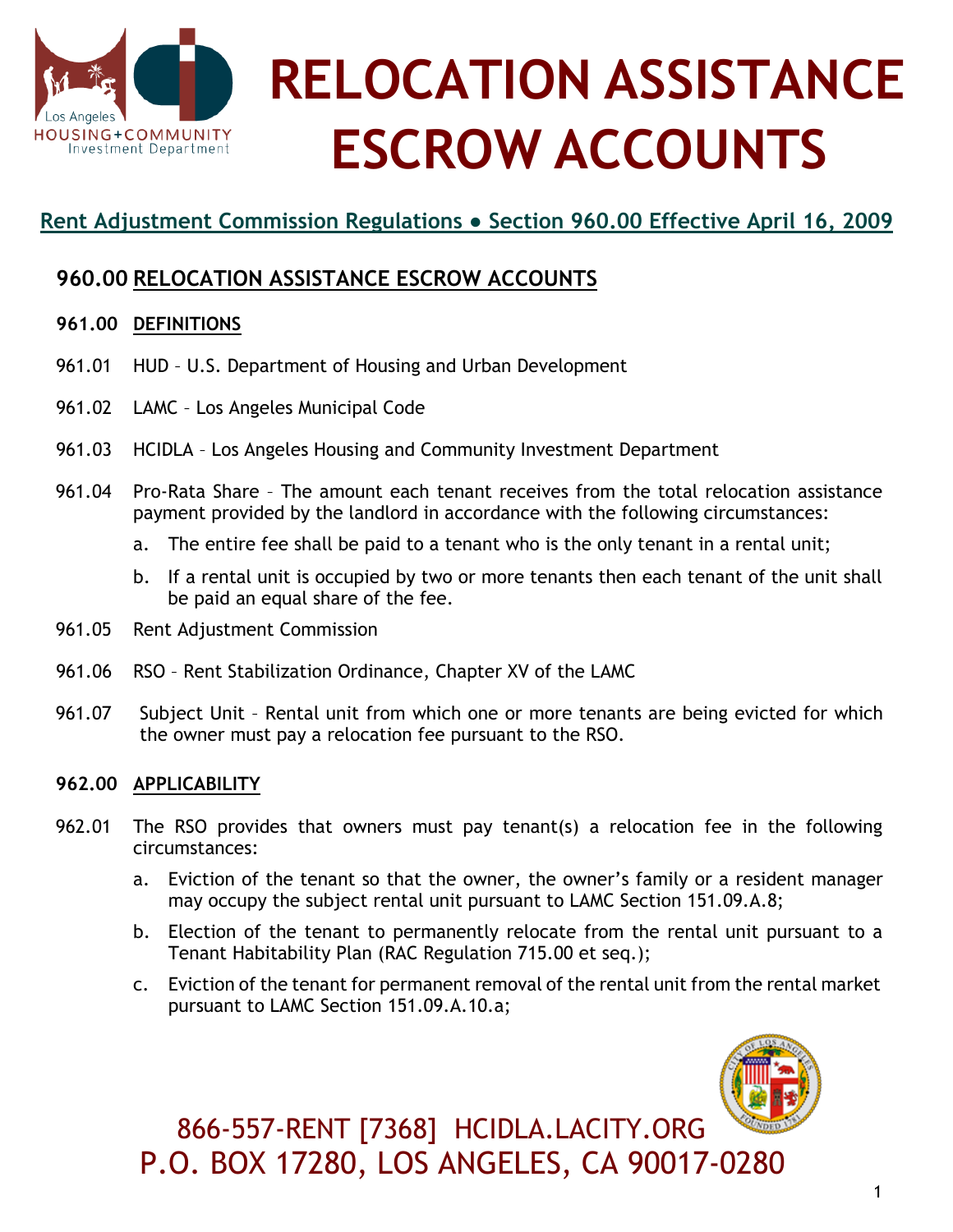

- d. Eviction of the tenant for demolition of the rental unit pursuant to LAMC Section 151.09.A.10.b;
- e. Eviction of the tenant to comply with a government order to vacate, order to comply, order to abate, or any other order which necessitates the vacation of the rental unit pursuant to LAMC Section 151.09.A.11; or
- f. Eviction of the tenant pursuant to LAMC Section 151.09.A.12 in order to vacate the property prior to its sale where the owner of the property is the Secretary of HUD.

#### **963.00 DETERMINATION OF RELOCATION AMOUNT**

- 963.1 The owner must pay the relocation fee to the tenants of the Subject Unit in the amount determined by the City's Relocation Assistance Service Provider pursuant to LAMC Section 151.09.G, or as otherwise determined by the HCIDLA pursuant to LAMC Section 151.09.
- 963.2 If the rental unit is occupied by more than one tenant, each tenant shall be paid an equal Pro-Rata Share of the fee.

#### **964.00 ESTABLISHMENT OF AN ESCROW ACCOUNT**

- 964.01 At the owner's sole discretion, the owner may pay the relocation fee due to a tenant pursuant to LAMC Section 151.09.G by depositing the fee in an escrow account within fifteen days of service of a notice of termination of tenancy as set forth in California Civil Code Section 1946 (LAMC 151.09.G.2).
- 964.02 The owner shall place the escrow account with any of the following:
	- a. Federally insured bank, savings and loan association, or credit union;
	- b. Broker licensed by the California Real Estate Commission;
	- c. Escrow service licensed by the California Department of Corporations; or
	- d. Client trust account of an attorney currently eligible to practice law in California pursuant to the records of the State Bar of California.
- 964.03 The escrow account must be in a location that is reasonably accessible to the tenant(s) during normal business hours.
- 964.04 Escrow Instructions for the escrow account must provide for the following:
	- a. Name of each tenant and the Pro-Rata Share of the relocation fee due to that tenant pursuant to this Regulation;
	- b. Disbursements permitted prior to the tenant(s) vacating the unit pursuant to Section 965.00 of this Regulation;
	- c. Release of remaining funds upon the tenant's vacation of the unit pursuant to Section 966.00 of this Regulation;
	- d. Dispute resolution procedures pursuant to Sections 967.00 and 968.00 of this Regulation;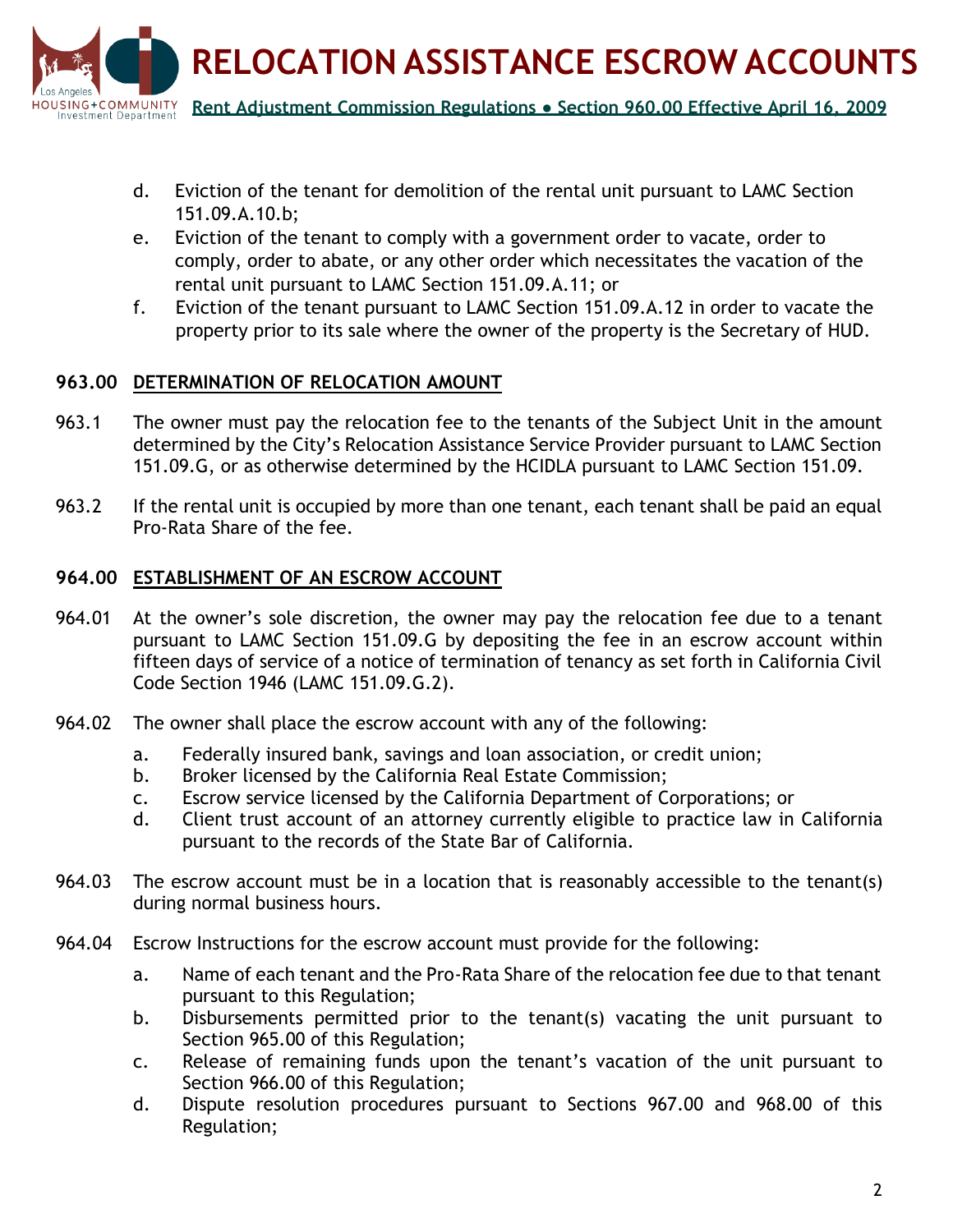

- e. Escrow closure provisions pursuant to Section 969.00 of this Regulation;
- f. A statement that the owner and the escrow holder indemnify and hold harmless from all liability the City and its employees, and any hearing officers selected by HCIDLA pursuant to this Regulation.
- g. Provision that all costs of the escrow are to be prepaid by the owner when establishing the escrow account;
- h. Provision that all costs of the escrow are to be prepaid by the owner when establishing the escrow account;
- 964.05 The RAC provides the attached form, "Sample Escrow Instructions," as model escrow instructions which comply with the requirements set forth in this Regulation.
- 964.06 Owners who use any other escrow instructions shall attach to the escrow instructions a copy of this Regulation.
- 964.07 Owners shall provide a copy of the escrow instructions to all tenants of the Subject Unit within fifteen days of service of a notice of termination of tenancy as set forth in California Civil Code Section 1946.

#### **965.00 DISBURSEMENTS PRIOR TO TENANT(S) VACATION OF THE SUBJECT UNIT**

- 965.01 The escrow account must provide for payments to the tenant(s) for actual relocation expenses incurred or to be incurred by the tenant prior to vacating the unit (LAMC Section 151.09.G.2).
- 965.02 The following are expenses for relocation to a new rental unit for which the owner must permit disbursements prior to the tenant(s) vacating the Subject Unit:
	- a. First and last month's rent;
	- b. Security deposit;
	- c. Utility connection charges and deposits; or
	- d. Moving expenses.
- 965.03 The escrow instructions shall authorize payment for the expenses listed in Section 965.02 directly to the tenant(s) upon presentation of a receipt for the expense, or upon presentation of a written estimate or an agreement to incur the expense. The escrow may allow the escrow holder to verify that the expense has been paid or that the agreement to incur an expense has been entered into by the tenant(s). Verification for these purposes for these purposes shall consist of a telephone call or an email to confirm that the expense has been incurred or there is an agreement to incur the expense.
- 965.04 The receipt for the expense must provide the amount paid or owing, indicate the purpose of the expense and identify the payee and the payee's contact information, including telephone number.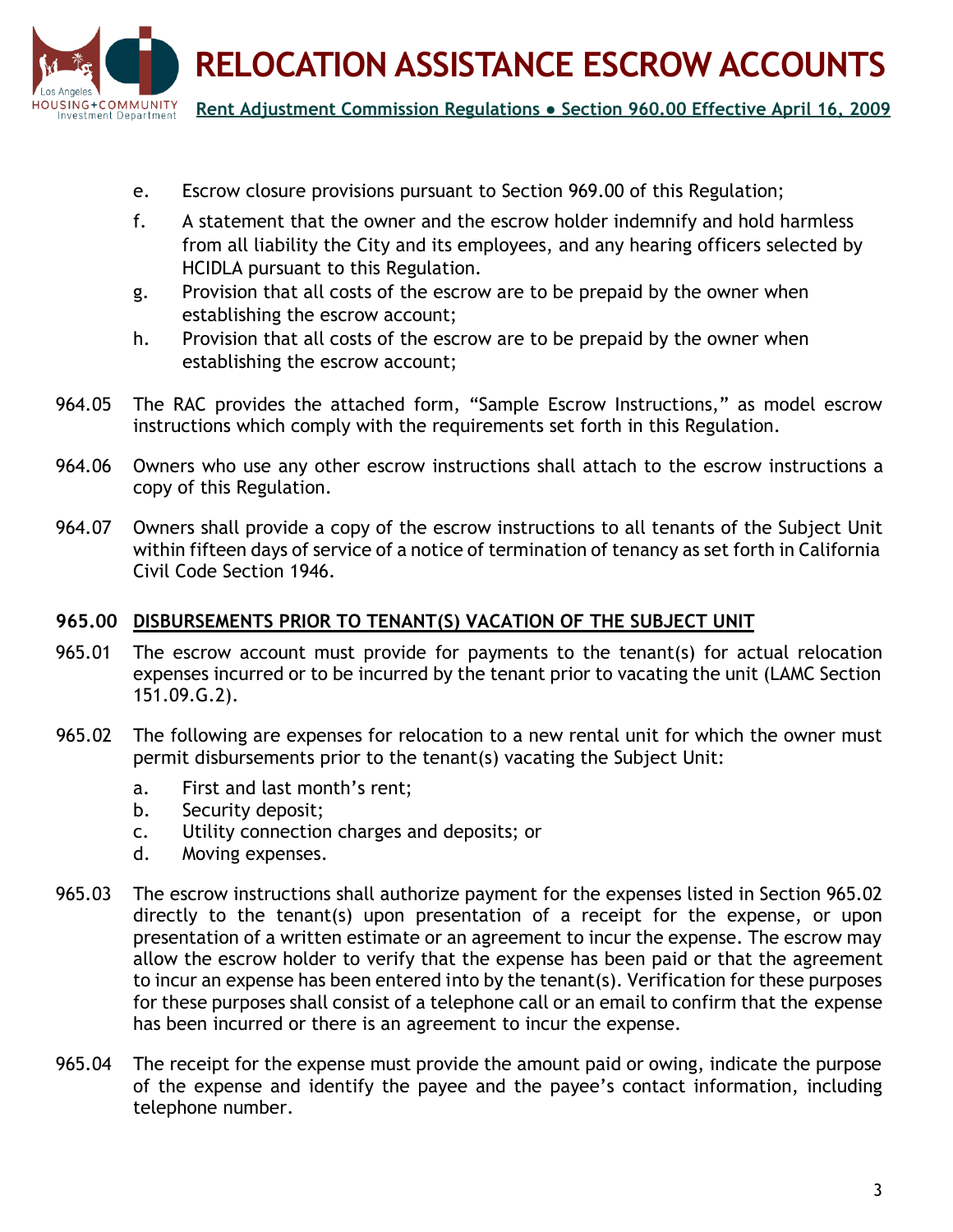

#### **966.00 DISBURSEMENTS UPON TENANT(S) VACATION OF THE SUBJECT UNIT**

- 966.01 The escrow instructions shall provide that the tenant(s) sign an affidavit confirming vacation of the subject unit, indicating the date of the vacation, and a forwarding mailing address. The affidavit shall include a statement that the tenant has permanently departed from the unit and surrendered the keys to the landlord.
- 966.02 The escrow instructions shall provide for release of all remaining funds owing to the tenant(s) within 3 business days of presentation of an affidavit that conforms to Section 966.01.

#### **967.00 DISPUTE RESOLUTION PROCEDURES**

- 967.01 The escrow instructions shall contain a dispute resolution procedure that provides for HCIDLA to resolve disputes as to the disbursement of funds.
- 967.02 At the request of any of the tenants, the landlord or at the option of the escrow holder, the escrow holder shall notify HCIDLA of the dispute, the reason for the dispute, and the amount in dispute.
- 967.03 The escrow holder shall notify HCIDLA, to the attention of the Director of the Rent Division, within five business days of the request for HCIDLA resolution of a dispute.
- 967.04 The escrow instructions shall control disbursement of all remaining funds not subject to the dispute. The disputed amount shall not be released pending a final determination of the dispute by HCIDLA.
- 967.05 HCIDLA shall contact the parties within five (5) working days of notification by the escrow holder of the dispute to conduct an investigation.
- 967.06 HCIDLA shall issue a determination regarding the disbursement of the disputed funds within fifteen (15) days of notification by the escrow holder of the dispute.

#### **968.00 APPEALS**

- 968.01 Any party to the dispute may appeal HCIDLA's determination within 10 days of HCID- LA's mailing of its determination. HCIDLA's determination is stayed until the appeals deadline has expired, or, if an appeal is filed, the determination is stayed until there has been a decision by a hearing officer pursuant to Section 968.06.
- 968.02 The appeal must state why the appellant believes HCIDLA erred in its determination.
- 968.03 HCIDLA shall conduct a hearing by a hearing officer designated by HCIDLA within 30 days of the filing of the appeal.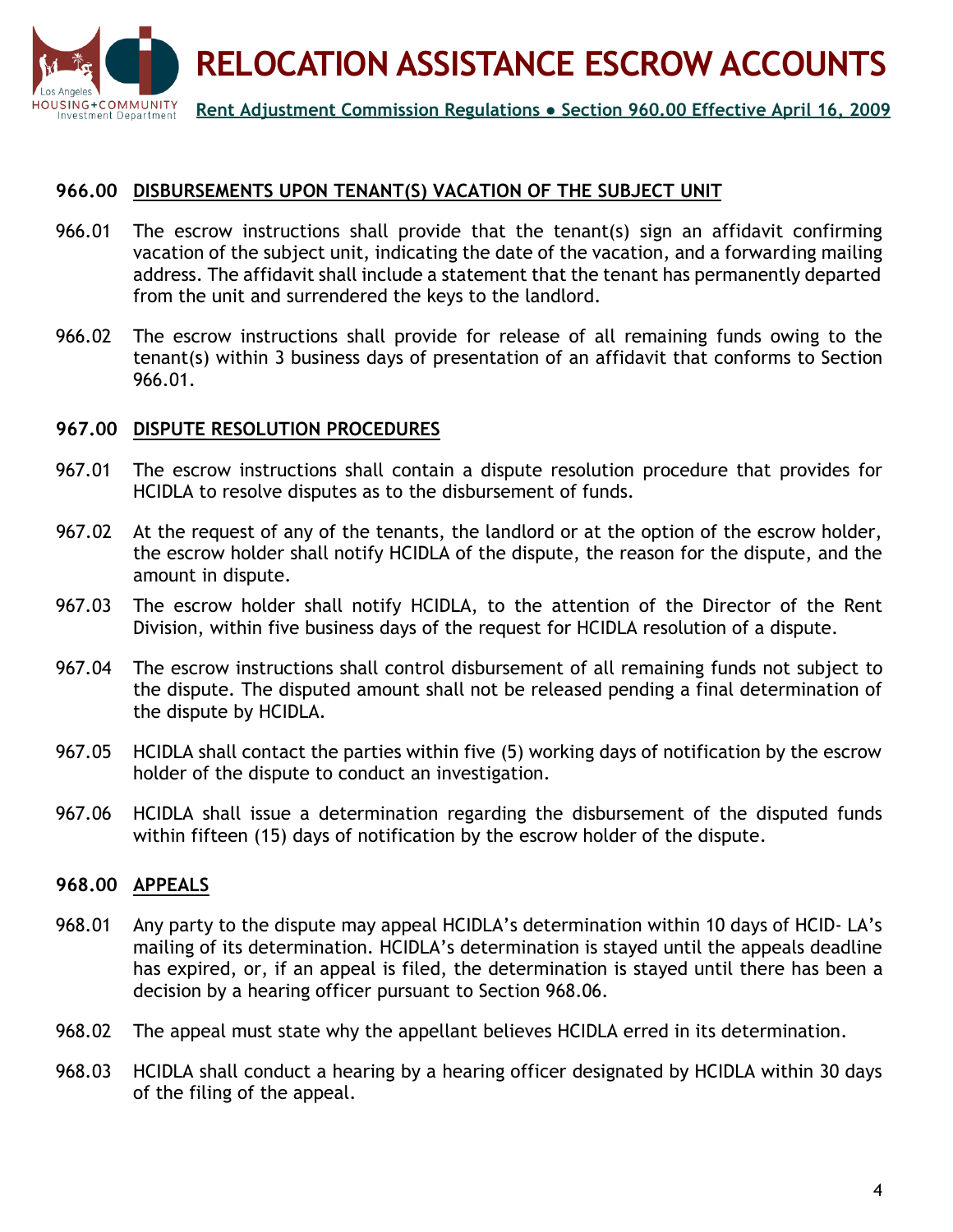

- 968.04 HCIDLA shall notify the escrow holder, the owner and the tenant(s) of the time and place of the hearing no later than ten (10) days prior to the scheduled hearing.
- 968.05 All parties may submit documents, testimony, written declarations or other relevant evidence.
- 968.06 The hearing officer shall issue a determination within 10 working days of the appellate hearing.
- 968.07 The hearing officer's decision shall constitute the final administrative determination of the dispute.
- 968.08 The appellant may rescind the appeal in writing prior to the issuance of a hearing officer's determination. If the appeal is rescinded, HCIDLA's original determination shall be carried out by the escrow holder, upon notification by HCIDLA.

#### **969.00 ESCROW CLOSURE PROVISIONS**

- 969.01 The escrow instructions must contain a provision for final closure of the escrow, and disbursement of any remaining funds.
- 969.02 Upon final disbursement of all remaining funds, a final accounting and copies of all escrow related papers must be sent to the owner within five (5) business days, by registered mail to the last known address of each party.
- 969.03 The owner may request return of any remaining funds to the owner only if the tenant(s) are in legal possession of the subject unit and the eviction is no longer in process, or if the tenant(s) has vacated the subject unit and unclaimed funds still remain in escrow 65 days after the date the tenant(s) vacated the unit.
- 969.04 Within five (5) working days of a request by the owner pursuant to Section 969.03, the escrow holder must send a copy of the request to the tenant(s) and a notice that the request may be disputed in accordance with Sections 967.00 and 968.00 of this Regulation. The notice must be sent by registered mail to the last known address of the tenant(s).
- 969.05 If the escrow holder does not receive written notification that a tenant disputes disbursement of the remaining funds to the owner within 10 business days of the escrow holder's notification to the tenants, and there are no pending claims against the escrow account, the escrow holder may proceed to close the escrow and disburse the remaining funds to the owner.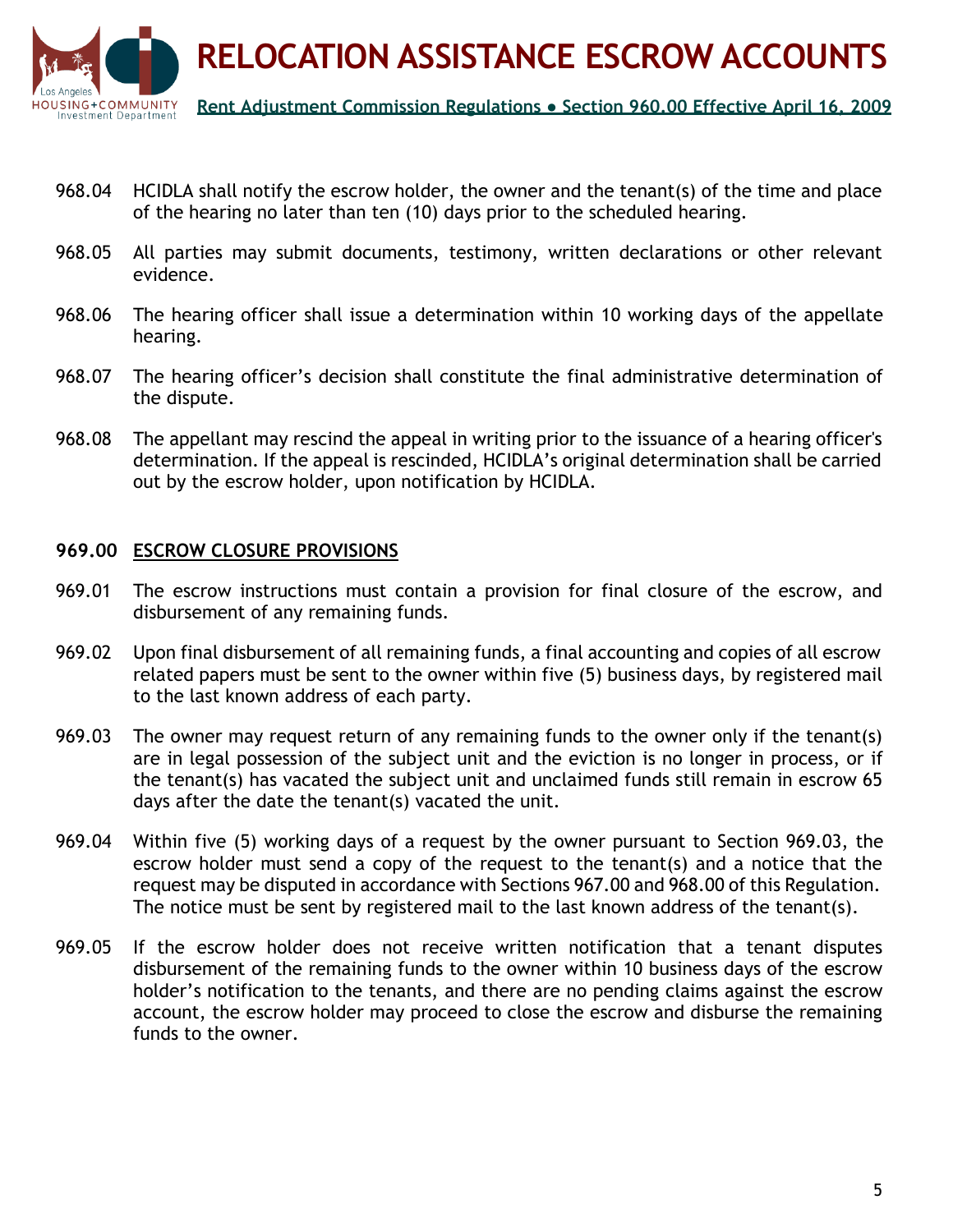

#### **RENT ADJUSTMENT COMMISSION SAMPLE ESCROW INSTRUCTIONS** RELOCATION ASSISTANCE ESCROW ACCOUNT RENT ADJUSTMENT COMMISSION REGULATION 960.00

| TO:              |  |
|------------------|--|
| (Escrow Company) |  |

\_\_\_\_\_\_\_\_\_\_\_\_\_\_\_\_\_\_\_\_\_\_\_\_\_\_\_\_\_\_\_\_\_\_

Address:

\_\_\_\_\_\_\_\_\_\_\_\_\_\_\_\_\_\_\_\_\_\_\_\_\_\_\_\_\_\_\_\_\_\_ Address:

- 1. \_\_\_\_\_\_\_\_\_\_\_\_\_\_\_\_\_\_\_\_\_\_\_\_\_\_\_\_\_\_\_\_\_\_ (Landlord) establishes this account for the sole purpose of facilitating the distribution of relocation fees to tenants residing at \_\_\_\_\_\_\_\_\_\_\_\_\_\_\_\_\_\_\_\_\_\_\_\_\_ (Subject Unit) pursuant to Los Angeles Municipal Code (LAMC) Section 151.09.G.
- 2. Concurrent with the signing of these instructions, the Landlord shall submit to the Escrow Company the sum of \$ \_\_\_\_\_\_\_\_\_\_\_\_\_\_\_\_\_\_\_\_\_\_\_\_\_\_\_\_\_\_\_ to be used for payment of relocation fees and the sum of \$ \_\_\_\_\_\_\_\_\_\_\_\_\_\_\_\_\_\_ to be used by Escrow Company as its escrow fee for administration of the escrow account and performance of the instructions contained in this document.
- 3. This sum is to be disbursed for relocation assistance to the following persons who reside as tenants in the Subject Unit in the amount of the pro-rata share specified pursuant to the escrow instructions contained in this document:

| (Name of Tenant) | Pro Rata Share |
|------------------|----------------|
| (Name of Tenant) | Pro Rata Share |
| (Name of Tenant) | Pro Rata Share |

#### **4. Disbursements Prior to the Tenant's Vacation of the Subject Unit**

- a. Upon presentation of a receipt or a written estimate for the following expenses, or upon presentation of an agreement to incur any of the following expenses, Escrow Company shall verify by phone or email that the expenses have been incurred or there is an agreement to incur the expense:
	- I. First and last month's rent
	- II. Security Deposit
	- III. Utility connection charges and deposits
	- IV. Moving Expenses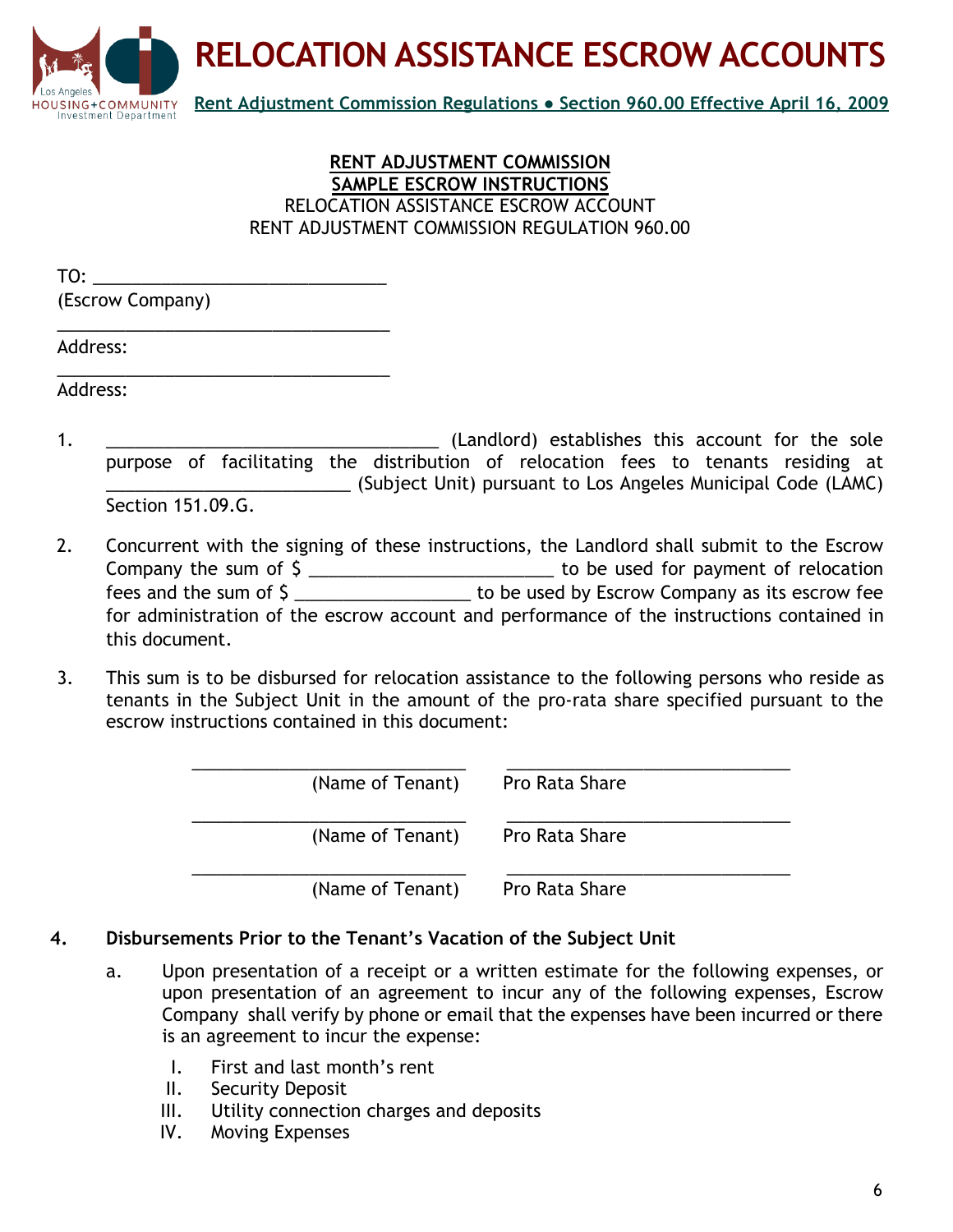

- b. The receipt, written estimate or agreement to incur the above expenses must indicate the amount paid, or to be paid, the purpose of the payment, the name of the payee and the payee's contact information, including telephone number.
- c. Escrow Company shall release payment within three business days of the tenant's request for payment and submission of supporting documentation unless the Escrow Company disputes the request pursuant to section 6 of this Agreement.
- d. Landlord may also request return of all remaining funds when the tenant(s) remain in legal possession of the subject unit and Landlord is no longer proceeding with an eviction of the tenant(s). Upon request of a return of all remaining funds pursuant to this provision, Escrow Company shall notify the tenant(s) of the Subject Unit in writing of Landlord's request. If the tenant(s) do not notify Escrow Company in writing within 10 working days of a dispute of Landlord's request, Escrow Company shall disburse remaining funds to Landlord and close the escrow account.

#### **5. Disbursements upon Tenant's Vacation of the Subject Unit**

- a. In the event that any funds remain in the escrow account after a tenant(s)' vacation of the Subject Unit, the tenant(s) shall sign an affidavit stating that the Subject Unit has been permanently vacated, indicate on the affidavit the date on which the Subject Unit was vacated, and provide current mailing address(es). The tenant(s) shall verify permanent vacation of the unit and surrender of the keys to the landlord.
- b. Escrow Company shall release payment of all remaining funds to the tenant(s) within three days of the tenants' submission of the affidavit verifying permanent vacation of the unit.
- $\text{c.}$  In the event that any funds remain in the escrow account 65 days after the tenant(s)' permanent vacation of the Subject Unit, Landlord may request return of all undisbursed funds and closure of the escrow account. Landlord shall indicate in the request the date that the tenant(s) vacated the Subject Unit. Upon receipt of the request, Escrow Company shall notify the tenant(s) by registered mail of Landlord's request. Escrow Company shall notify the tenant(s) at their last known mailing address. If the tenant(s) do not notify Escrow Company in writing within 10 business days of a dispute of Landlord's request, Escrow Company shall disburse remaining funds to Landlord and close the escrow account.

#### **6. Dispute Resolution Procedures**

- a. In the event of a dispute regarding release of escrow funds, the Escrow Company shall request resolution of the dispute by the Los Angeles Housing + Community Investment Department (HCIDLA). Escrow Company shall specify in writing that the dispute exists, the reason for the dispute, and the amount in dispute.
- b. Escrow Company shall notify HCIDLA at the following address: